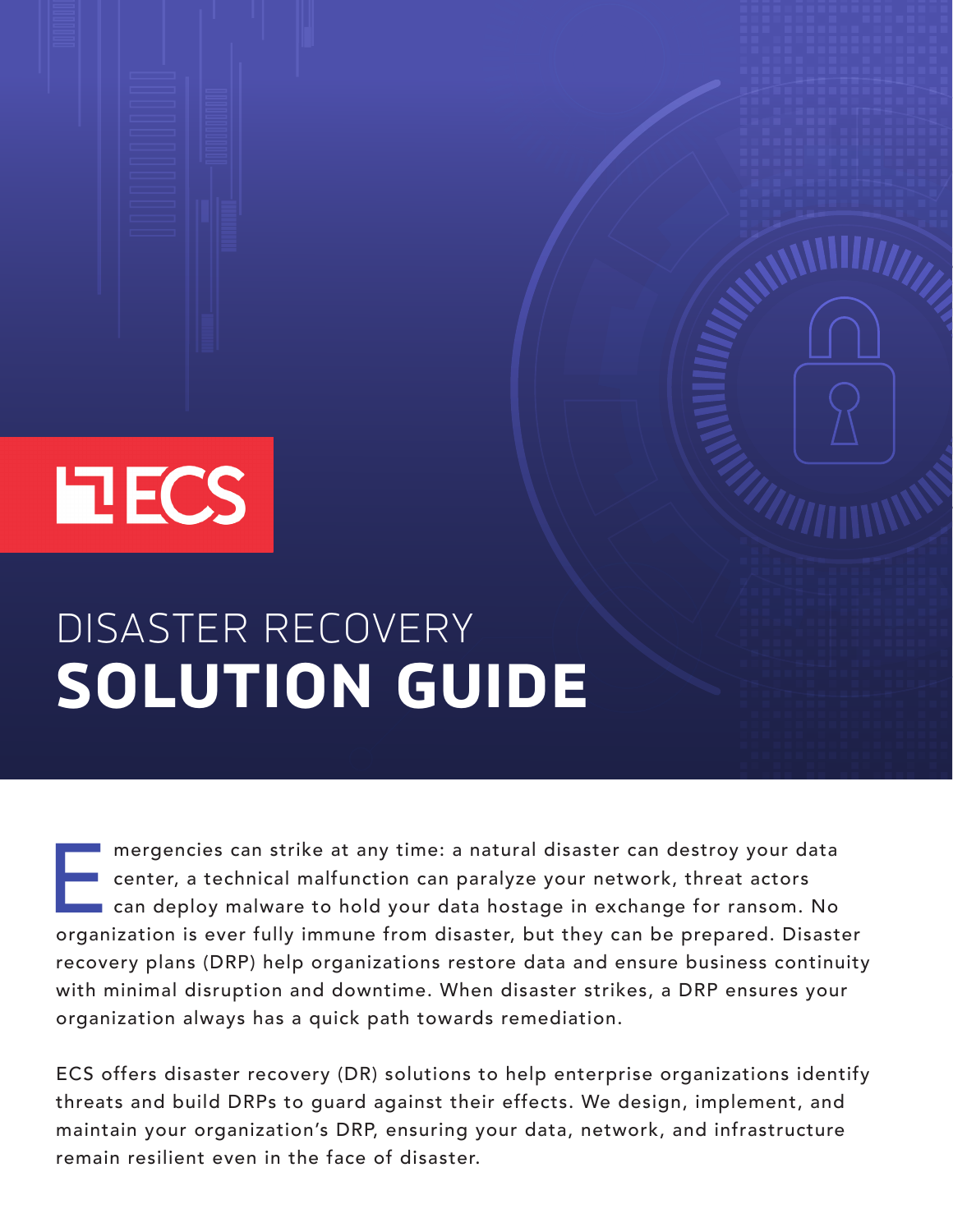

## **CONTINUITY**

**CHALLENGE:** You worry about your organization's ability to recover data and maintain business continuity should a disaster strike.

**SOLUTION:** Whether your data lives in the cloud, a data center, or a device, ECS determines how and where critical business information is backed up and builds failover models best suited to your security, compliance, and operational needs. ECS designs workloads to failover between cloud environments, from on-premises data center into the cloud, and from the cloud back into the data center. With high availability and inter-regionalized fault tolerance, recovery is quick and secure, enabling business to continue with minimal abatement and low costs.



#### ASSESSMENT & TESTING

**CHALLENGE:** Your organization struggles to identify probable threats and generate protocols for recovery.

**SOLUTION:** Through a robust investigation and discovery process, ECS analyzes your organization's infrastructure, identifies key business functions, and trains personnel to enact protocols when disasters occur. ECS designs multiple DRPs to account for any potential emergency or business interruption. Once a DRP is in place, ECS routinely tests and modifies it in order to accommodate for changes in your business operations, new technologies, and evolving risk. No matter the threat, your organization will be ready.